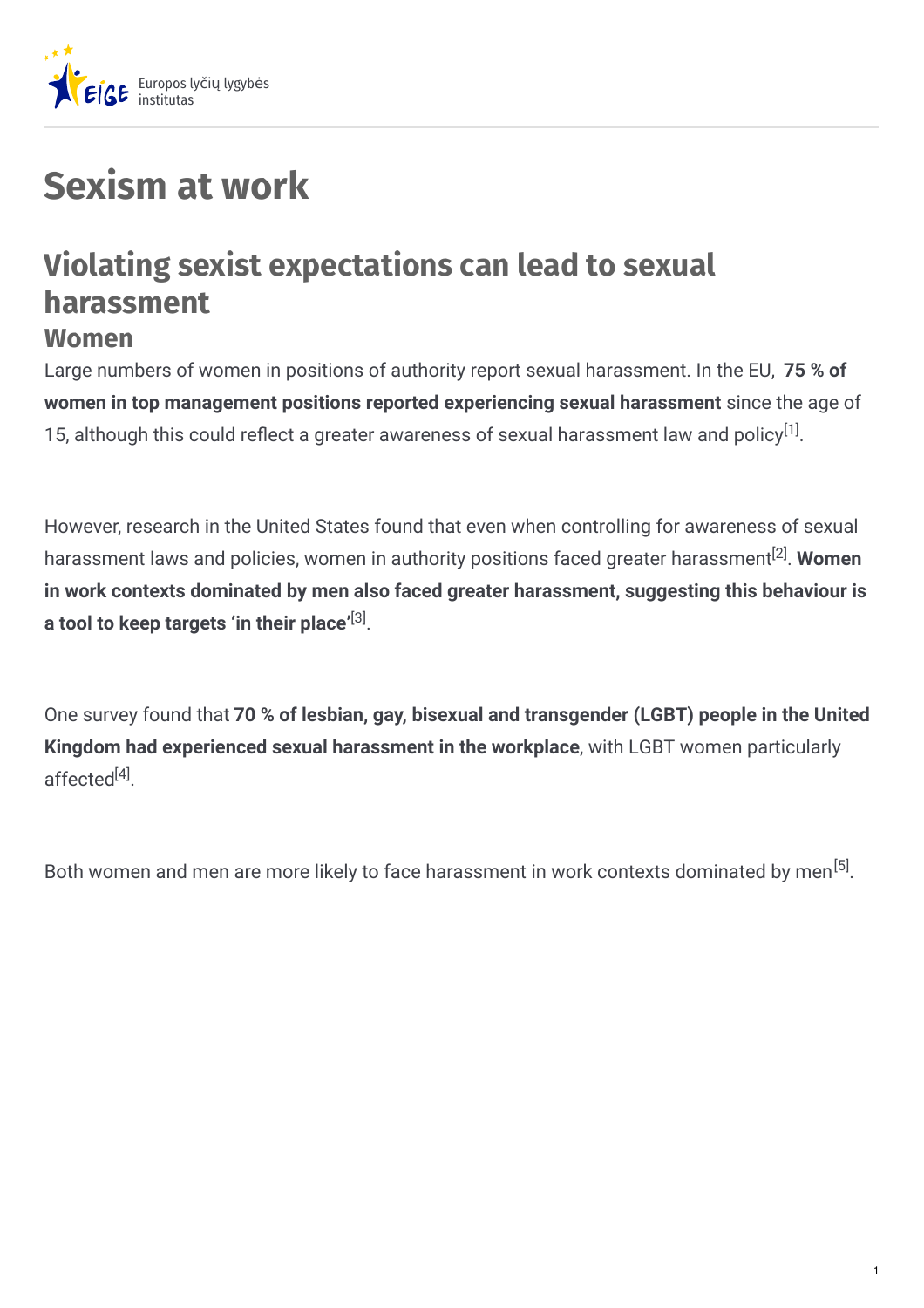

Both women and men are more likely to face harassment in work contexts dominated by men.

**Men**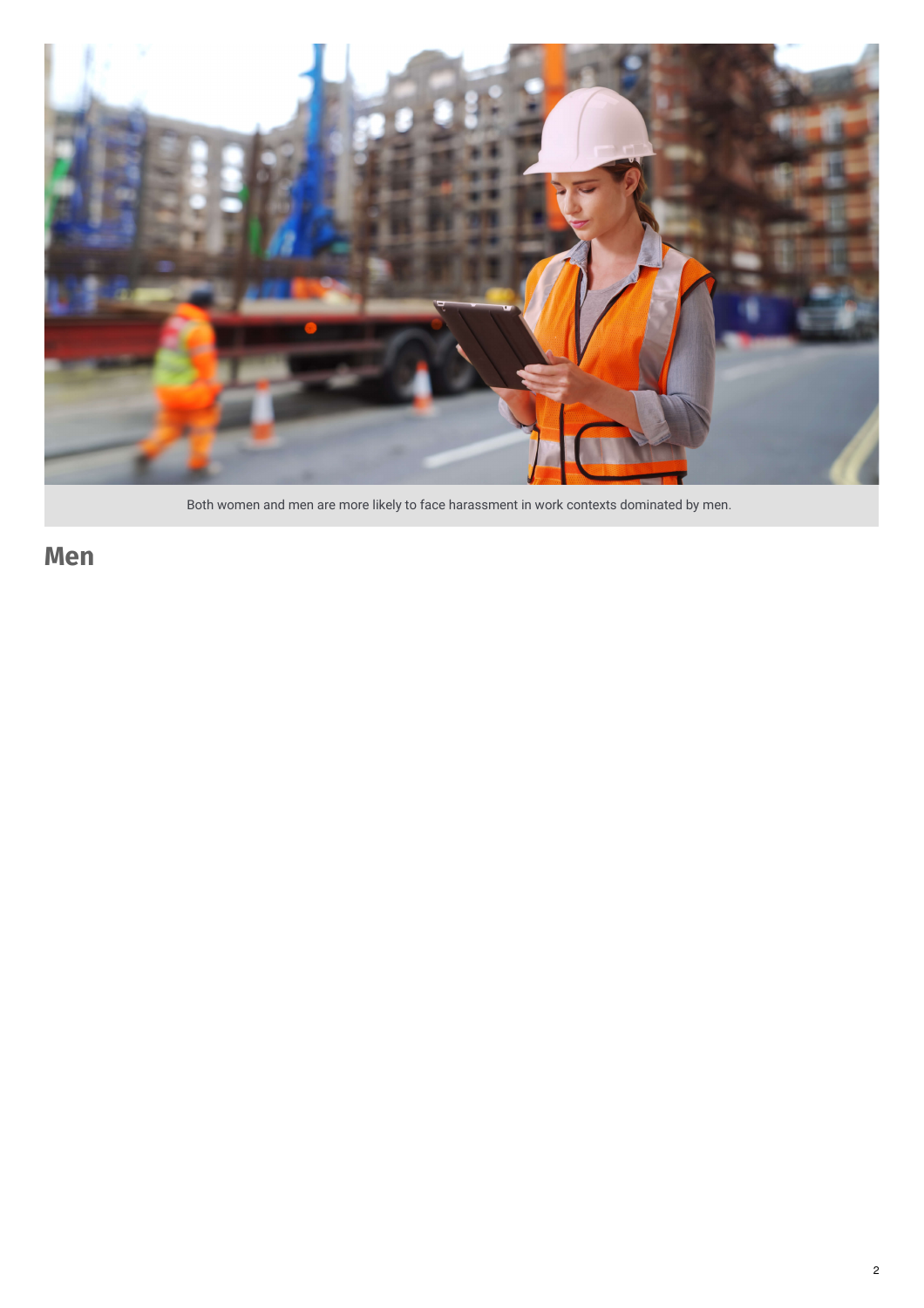

Men who engage in feminist activism can face harassment

There is a paucity of research on sexual harassment against men. In the EU, men face sexual harassment at roughly a third of the rate that women do $^{[6]}$ .

Sexual harassment of men has been found to primarily consist of sexual comments and jokes, as  $\epsilon$  well as intrusive questions about one's private life<sup>[7]</sup>. **Men are more likely to face harassment from other men**, as opposed to from women<sup>[8]</sup>.